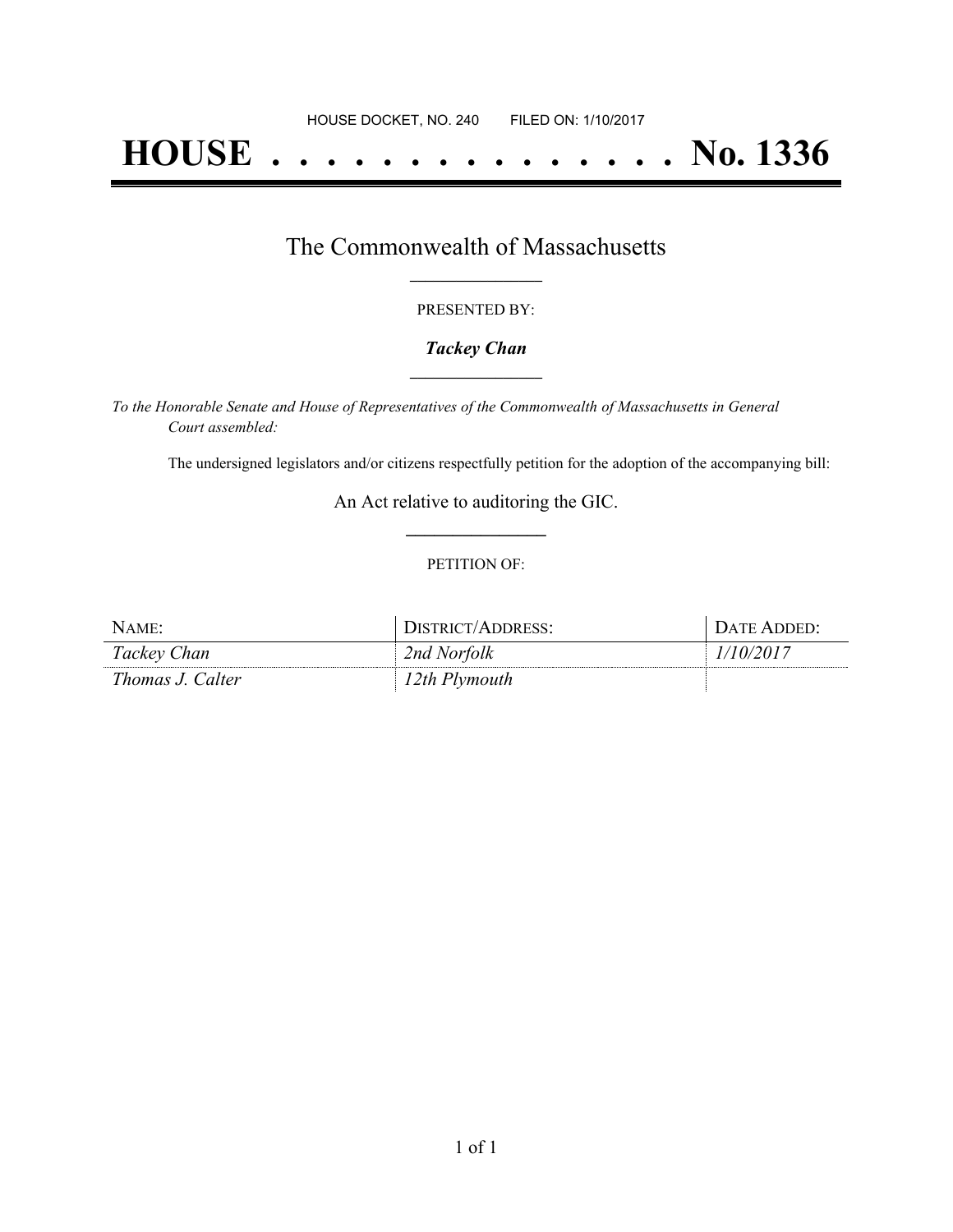## **HOUSE . . . . . . . . . . . . . . . No. 1336**

By Mr. Chan of Quincy, a petition (accompanied by bill, House, No. 1336) of Tackey Chan and Thomas J. Calter for legislation to require periodic audits of the Group Insurance Commission by the Auditor of the Commonwealth. Public Service.

### [SIMILAR MATTER FILED IN PREVIOUS SESSION SEE HOUSE, NO. *2213* OF 2015-2016.]

## The Commonwealth of Massachusetts

**In the One Hundred and Ninetieth General Court (2017-2018) \_\_\_\_\_\_\_\_\_\_\_\_\_\_\_**

**\_\_\_\_\_\_\_\_\_\_\_\_\_\_\_**

An Act relative to auditoring the GIC.

Be it enacted by the Senate and House of Representatives in General Court assembled, and by the authority *of the same, as follows:*

- 1 SECTION 1. Chapter 11 of the General Laws, as appearing in the 2012 official edition, is
- 2 hereby amended by inserting at the end thereof the following new section.

 Section 18. The state auditor shall investigate and audit the Group Insurance Commission, established under Chapter 32A, once every three beginning July 1, 2014 and if the state auditor deems it more necessary can conduct an investigation and audit more often. The audit and investigation, shall include, but not limited to, cost benefit analysis for the beneficiaries, human resources best practices, contract bid practices, internal financial and practice reviews and controls, contract compliance, whether achieve maximum value for beneficiaries, review of the beneficiary complaints and resolution process, and review any other issues the state auditor deems appropriate to investigate. Upon completion of the report, a copy